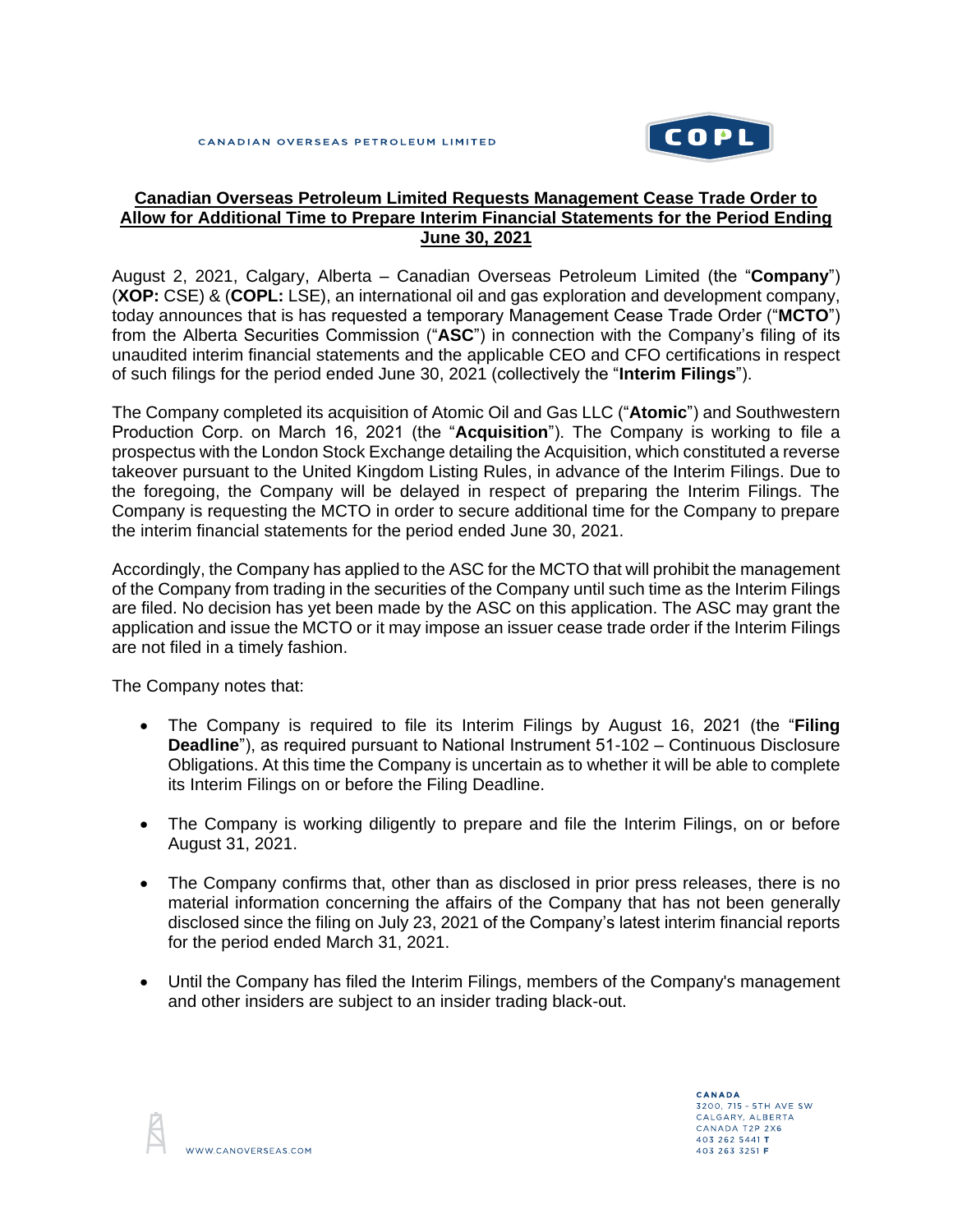

• During the period of default and until filing of the Interim Filings, the Company intends to satisfy the provisions of the alternative information guidelines as required by National Policy 12-203 Management Cease Trade Orders.

## **About the Company**

COPL is an international oil and gas exploration, development and production company actively pursuing opportunities in the United States through the acquisition of Atomic with operations in Converse County Wyoming, and in sub-Saharan Africa through its ShoreCan joint venture company in Nigeria, and independently in other countries.

## **For further information, please contact:**

Mr. Arthur Millholland, President & CEO Mr. Ryan Gaffney, CFO Canadian Overseas Petroleum Limited Tel: + 1 (403) 262 5441

Cathy Hume CHF Investor Relations Tel: +1 (416) 868 1079 ext. 251 Email: cathy@chfir.com

Charles Goodwin Yellow Jersey PR Limited Tel: +44 (0) 77 4778 8221 Email: copl@yellowjerseypr.com

## **Forward-looking statements**

This press release contains statements that constitute "forward-looking information" (collectively, "forward-looking statements") within the meaning of the applicable Canadian securities legislation. All statements, other than statements of historical fact, are forward-looking statements and are based on expectations, estimates and projections as at the date of this news release. Any statement that discusses predictions, expectations, beliefs, plans, projections, objectives, assumptions, future events or performance (often but not always using phrases such as "expects", or "does not expect", "is expected", "anticipates" or "does not anticipate", "plans", "budget", "scheduled", "forecasts", "estimates", "believes" or "intends" or variations of such words and phrases or stating that certain actions, events or results "may" or "could", "would", "might" or "will" be taken to occur or be achieved) are not statements of historical fact and may be forward-looking statements. Forward-looking statements contained in this press release include, without limitation, statements relating to the timing for completion of the Interim Filings and the granting of the MCTO by the ASC and other statements that are not historical facts. In making the forwardlooking statements contained in this press release, the Company has made certain assumptions. Although the Company believes that the expectations reflected in forward-looking statements are reasonable, it can give no assurance that the expectations of any forward-looking statements will



CANADA 3200, 715 - 5TH AVE SW CALGARY, ALBERTA CANADA T2P 2X6 403 262 5441 T 403 263 3251 F